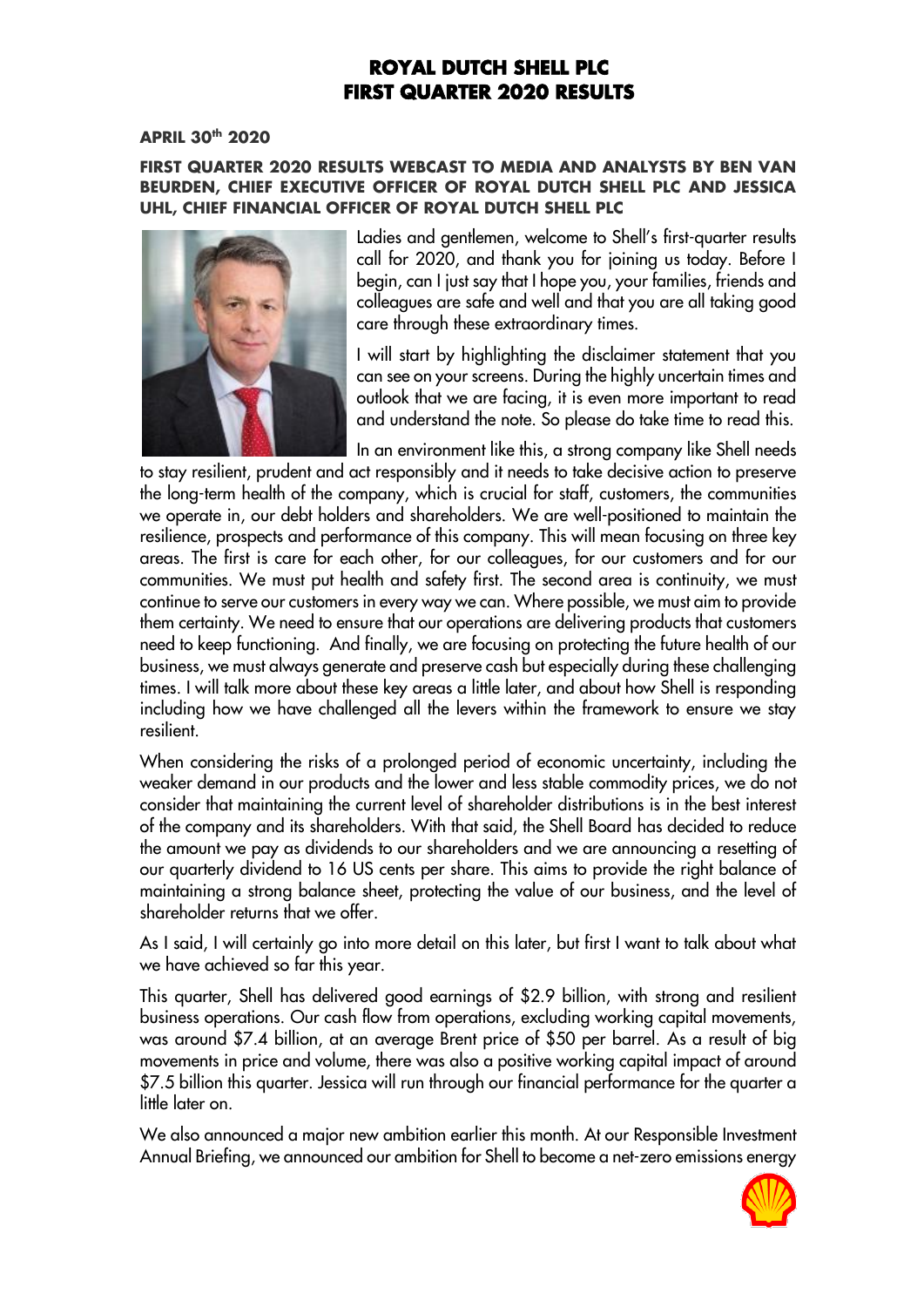business by 2050 or sooner, in step with society. That is a significant strengthening of our climate ambition, and later on I will talk you through the key components of this ambition. But we cannot talk about long-term ambitions without considering the short-term circumstances. It is important to look at the macro-economic and societal forces at work right now to understand what Shell can achieve today and what we can achieve tomorrow.

As you can see on the charts on your screens, the pressure on our industry has mounted and the threat to economies across the globe is real. One clear factor and this is a threat to our industry, and any industry that relies on our products is the commodity price outlook. Today's volatile market is impacting our business now and will continue to impact our business in the quarters to come. Oil and gas prices have already moved sharply down this year as the COVID-19 pandemic has significantly reduced demand for crude, gas and associated products while at the same time, supply from Saudi Arabia and Russia increased. This oversupply has put further pressure on oil prices.

When we then look at our Integrated Gas business, the economic slowdown has reduced global LNG demand – a material demand drop compared to projections earlier in the year. Similarly, the environment around refining and chemicals margins remains challenging with demand for our products falling to levels where storage capacity is becoming a major issue. And the key to the profitability of our chemicals plants and refineries is their integrated value chain from their feedstocks to the multiple products they produce. The demand volatility of a particular product can have a broader impact on the operational capability of the integrated value chain. For example, a reduction in the demand for jet fuel at a refinery can impact the viability of the entire refinery. Looking ahead, we expect significant price and margin volatility in the short to medium term.

We are also seeing recessionary trends in many of the markets and countries we operate in. This volatility presents a unique challenge for oil and gas producers, with the need to balance the requirement for cash today, with appropriate investment across the portfolio to generate cash tomorrow. This must be combined with ensuring we have a strong balance sheet and continue building a business that will be here for the long term. We do not expect a recovery of oil prices or demand for our products in the medium term, but both will recover over time. Until that time, we, like other companies, will take actions to ensure our business is robust in the current difficult macro environment, and remains robust.

So, what does this mean in practice? Earlier, I talked about care, continuity and preserving cash. Our immediate priority is care. Shell is supporting our teams whether they are now working from home, serving customers at retail sites or working at our operations. We are following the advice of local authorities wherever our teams are based. Our fuels are powering trucks and ships to continue delivering medical and food supplies. Our retail sites are staying open, keeping communities mobile and providing essential food and supplies. Shell is also adapting production where possible to support efforts to halt the spread of the virus. At our manufacturing plants at Pernis in the Netherlands and Sarnia in Canada, for example, Shell is diverting resources to make isopropyl alcohol as fast as we can. This chemical ingredient makes up about half the content of hand-sanitising liquids. In the Netherlands, we are making 2.5 million litres available free of charge for the healthcare sector. Safety has always been a priority for Shell, and care is necessary in responding to the challenge of COVID-19. In each country where we operate we are responding based on the local need and the specific resources that we can deploy there.

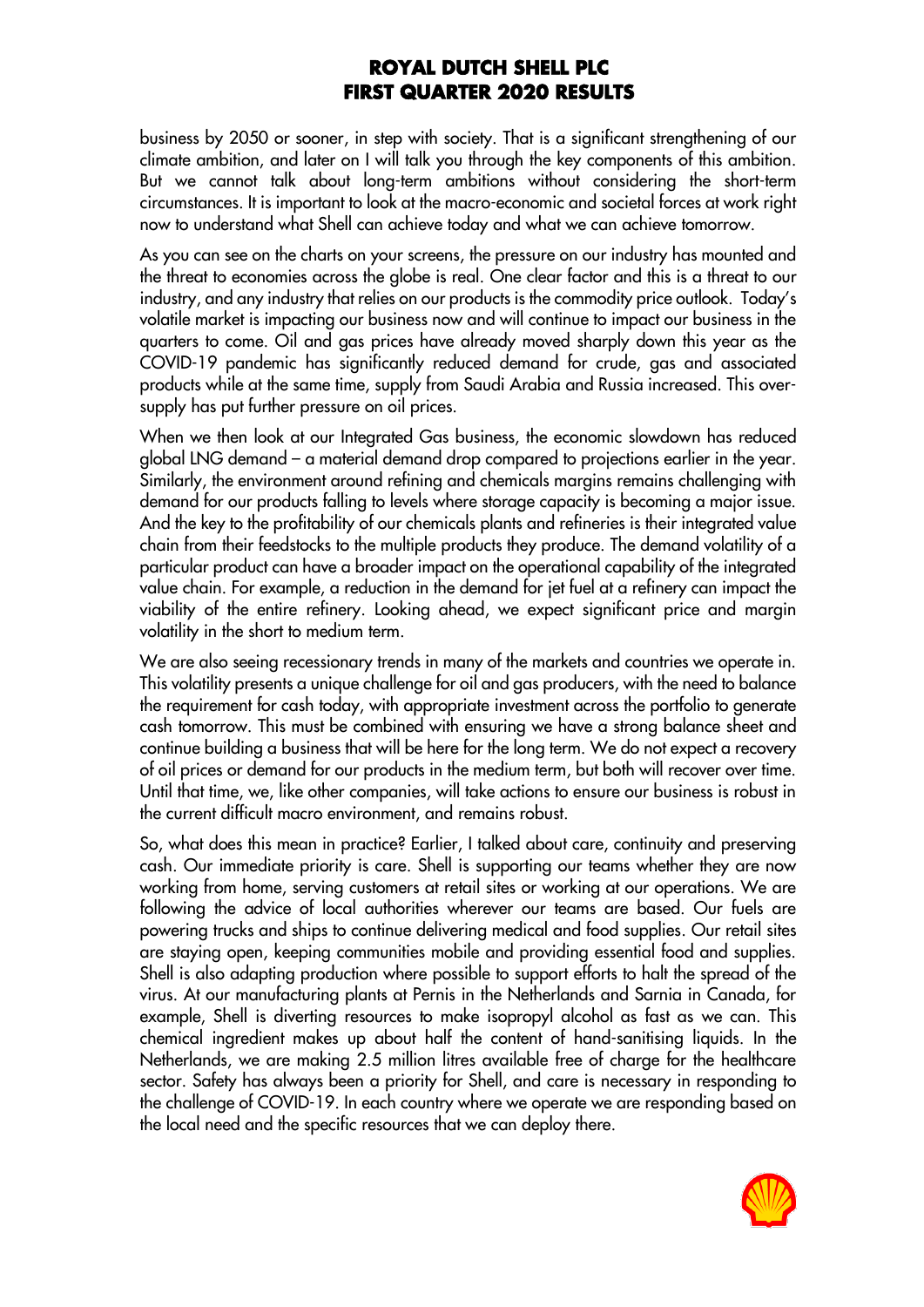The second action we are responding with is business continuity. We are continuing to operate, invest and produce wherever it makes sense. For example, we are still working to sanction projects, and we continue to strengthen our portfolio. Continuity brings certainty and this is vital in such uncertain times. One example of how we have kept things going is at our retail sites across the world. Our network of 45,000 sites globally performs an essential service for emergency services and customers in need of fuel and convenience retail offers. We have been working very hard to remain open for business and, so far, only 140 retail sites of the 45,000 had to close. And while our sites remain open, our broad portfolio, local innovation and the resourcefulness of our employees enables us to provide reliable and tailored products and services to all our customers. We rapidly expanded the stock range in our convenience retail outlets to meet new customer demands during the lockdowns. The actions included expanding the range into groceries, daily essentials, and also home delivery from our stores that are open 24 hours.

The third action with which we are responding is by preserving cash. In March, we laid out how we are responding to the current ongoing world-wide crisis due to the COVID-19 pandemic. We are taking action to reinforce the financial strength and resilience of our business so that we are well positioned now, and for eventual economic recovery. We are doing everything we can in financial and operational terms to deliver sustainable cash flows. We announced a series of initiatives that are expected to result in a pre-tax contribution to our free cash flow of \$8-9 billion. Firstly, we will focus on a reduction of cash capital expenditure. For the full year 2020 we will see a reduction to \$20 billion or below, compared with a planned level of around \$25 billion. So far, we have made good progress in working to reduce cash capital expenditure. Our approach is to protect our assets, spending what is required on asset integrity, continue with the projects in which a final investment decision has already been taken and focus on robust investments that will give us a short-term return. We have gone through a detailed, project-by-project review in each of our businesses and expect to achieve the \$20 billion or lower cash capex spend this year. Some of our recent announcements are the result of those ongoing project reviews. The second initiative is targeted at a reduction in underlying operating costs by \$3-4 billion per annum over the next 12 months compared with 2019 levels. We are making good progress, and of course, are using this initiative to drive reviews in our contracts, review discretionary spend, look at our travel costs as well at cost-saving opportunities in certain parts of our business by significantly scaling back external recruitment. Given the unprecedented and intense economic headwinds and the impact these will have on results. Board and Management have announced that no Group performance bonuses will be paid to anyone in Shell for this financial year. This is a substantial measure which we do not take lightly, but it is appropriate to the conditions we see. In addition, it will also support our overall drive to reduce costs. Then turning to our businesses, the deferral of final investment decisions and exit from earlystage projects naturally reduces our operating costs. For instance, we do not have to invest further in feasibility expenditure. We will, of course, still look for opportunities to protect or generate further value, where it makes sense. Finally, we are driving down our working capital, resulting in material reductions in the underlying working capital balances.

All in all, we will adapt our financial framework wherever we need to, and will make changes where we have to. With that in mind, it was announced in March that the Board of Royal Dutch Shell decided not to continue with the next tranche of our share buyback programme. This follows the completion of the previous tranche of share buybacks, which has seen us buy back \$15.75 billion of shares since 2018. In the current environment, Shell's financial

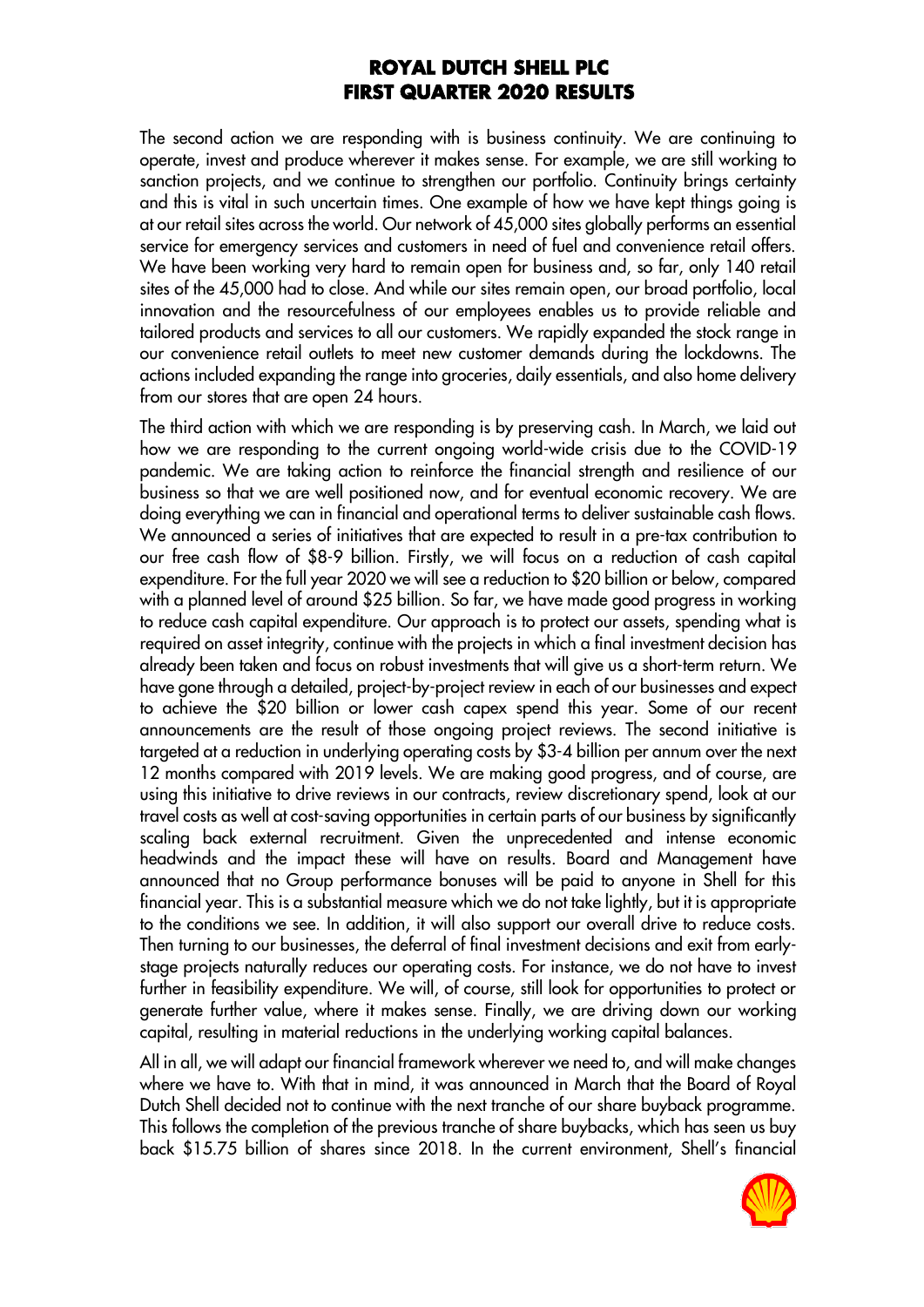resilience is paramount if we are to continue to invest in our strategic priorities. We do not take these decisions about adjusting shareholder distributions lightly – and I want to talk more about the dividend decision that we have announced today to set it in context and give you more detail.

As I have explained, we are taking decisive actions to improve our resilience in the shorter and longer term, both in the underlying business and our financial performance. Our financial framework needs to remain robust, and at times like these, the levers within the framework also need to be reviewed to ensure the right balance of maintaining a strong balance sheet, protecting the value of our business, and the level of shareholder returns that we can offer.

For Shell, we currently need to preserve cash, reinvest in our business and build a resilient company that has a path to offer even better returns. To ensure the longer-term health of the business, we have three clear actions.

First, to maintain a robust balance sheet that is resilient even at times like these. We are working hard to do this through the initiatives we have outlined. In the medium term whilst our gearing is likely to remain above 25%, our principal focus continues to retain strong credit metrics, which we believe the actions we are taking will allow us to do.

Second, spend the right amount of capital to protect the future value of our businesses which are expected to deliver competitive returns in the future. With this in mind, we believe our recently revised spend is set at a level that achieves these objectives without eroding value.

And finally, shareholder distributions are a fundamental part of our financial framework, and we need to ensure that we strike a balance between shorter-term shareholder distributions, the longevity of these returns, and potential growth of these returns in the future. We have continued to test the resilience of our business in the context of a dynamically evolving macro outlook. When considering the impact of the current macroeconomic climate on our organisation, and the risks of a prolonged period of economic uncertainty, weaker commodity prices, higher volatility, and weaker demand in all our businesses, the Board does not consider that maintaining the current level of distributions is in the best interest of the company and its shareholders. The Board has decided to reduce the amount we pay as dividends to our shareholders and we are announcing a resetting of our quarterly dividend to 16 US cents per share. This decision has been taken after very careful consideration of the risks to our financial stability from the impact of COVID-19, the current commodity price and margin environment and the supply-demand imbalances that I outlined earlier. We believe the reset level of dividend provides a platform from which the company can reinforce the balance sheet over time, continue to invest in our business, and also pay a meaningful and affordable dividend with the prospects of growth and additional returns when macroeconomic circumstances allow. Although the absolute level of our dividend per share will now be lower, our cash priorities are unchanged. As we move forward, the Board will continue to evaluate very closely the way we prioritise between retaining a strong balance sheet, investment in our businesses and increased cash distributions to our shareholders. Crucially, the dividend reduction does not change the prospects of this company and provides further stability in our financial framework, positioning us to succeed in a lower-for-longer commodity price environment and business uncertainty.

While addressing the challenging global circumstances in the short term, which is important, we also need to keep an eye on the long term to address our long-term strategic ambitions.

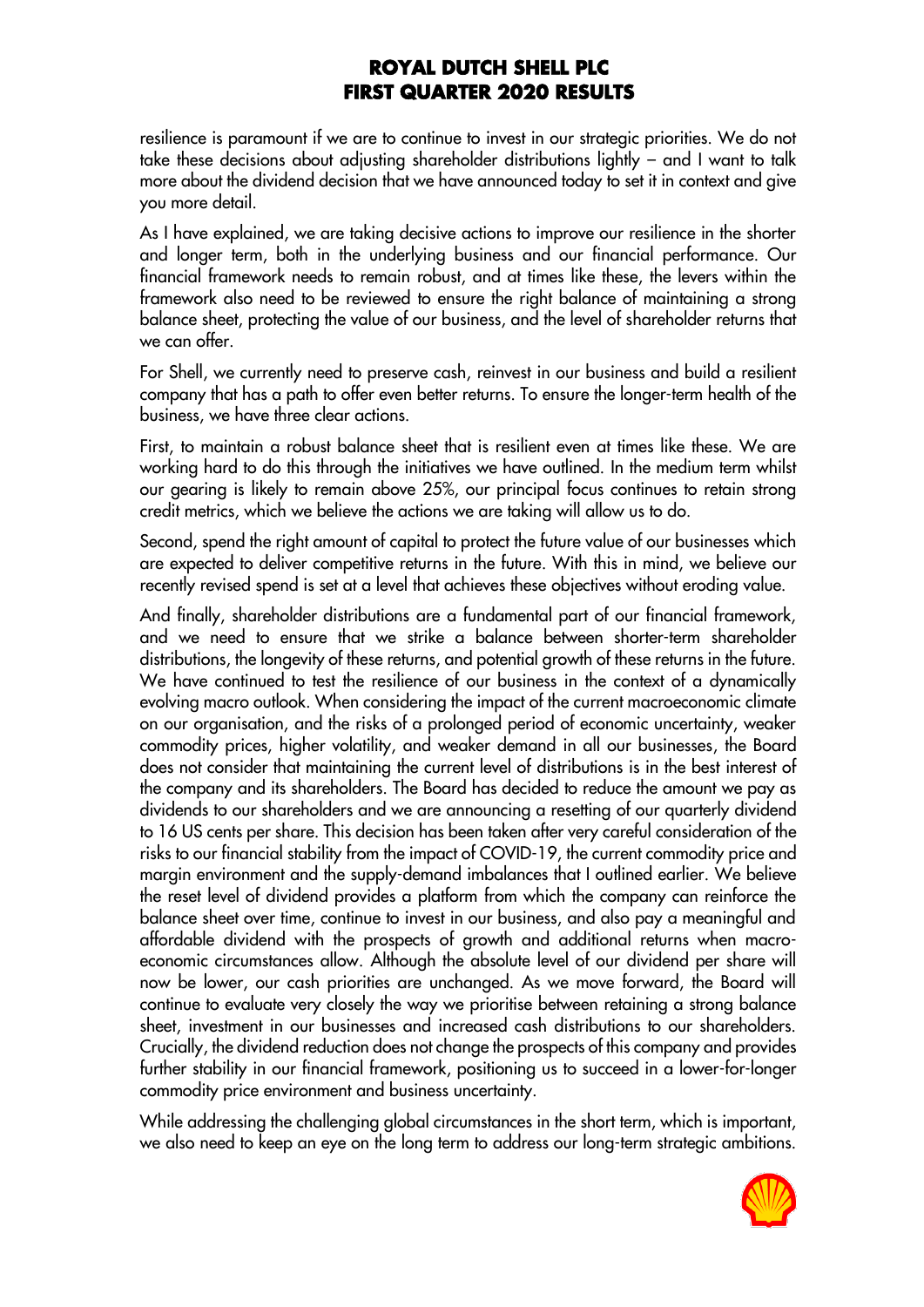Earlier, I mentioned our new ambition for Shell to be a net-zero emissions energy business by 2050, or sooner if possible. As the world tackles climate change, the societal focus has been placed increasingly on limiting the global temperature rise to 1.5° Celsius. In order to achieve this aim, the world is likely to need to stop adding to the stock of greenhouse gases in the atmosphere – a state known as net-zero emissions – by about 2060. The pace of change will inevitably vary from country to country. But those who can move faster, must move faster. That is why we welcomed the EU's and the UK's ambitions to reach net-zero emissions by 2050. And we in Shell would also like to move faster. In 2017, Shell's ambition was to be in step with a society working towards a well-below 2° Celsius future. As society moves towards a 1.5 Celsius future, Shell has set out its new ambition, to become a net-zero emissions energy business by 2050 or sooner, in step with society. We intend to work towards this in three ways.

Firstly, by seeking to be net-zero on all emissions from the manufacture of all our products by 2050 at the latest. This includes the emissions created by our own operations and also those associated with the energy we consume. These are known as scope one and two emissions.

But the bulk of the emissions in our industry are customers' emissions when they use its products, known as scope three emissions. That is why Shell's second step towards being a net-zero emissions energy business is our enhanced Net Carbon Footprint ambition. Our long-term ambition is to reduce the Net Carbon Footprint, in step with society, of the energy products we sell by 65% by 2050, instead of the previous 50% level. Shell's interim, mediumterm, ambition is to now reduce it by 30% by 2035, instead of 20%. To achieve this, Shell will need to sell more products with a lower carbon intensity, such as renewable power, biofuels and hydrogen. Yet society will continue to need some energy products that create emissions for the foreseeable future. So Shell will continue to sell such energy products. But that does not mean Shell cannot be a net-zero emissions energy business, because our customers themselves can and need to take action on their emissions.

So, thirdly, if Shell is to achieve its ambition of becoming a net-zero emissions energy business, we need to help our customers decarbonise. This means working with our customers to address the emissions that are produced when they use the energy products they buy from Shell. That effort includes working with broad coalitions of businesses, governments and other parties, sector by sector, to identify and enable decarbonisation pathways for each sector. So this is how we intend to achieve our ambition to be a net-zero emissions energy business by 2050, or sooner.

Now, it is, of course, easy to state an ambition. It is much harder to achieve it. And, today, Shell's business plans will not get us to where we want to be. That means our business plans have to change over time as society and our customers also change over time. We are talking about a fundamental shift for Shell over the next 30 years. And we aim to give you an update on what this means in the second half of this year with some first steps being laid out.

I hope this highlights the magnitude of Shell's ambitions to be a core part of the future, a future that society wants and society needs. And this is why we are taking the action outlined here, why we are balancing short-term needs with long-term goals, why we are responding with care, continuity and cash preservation.

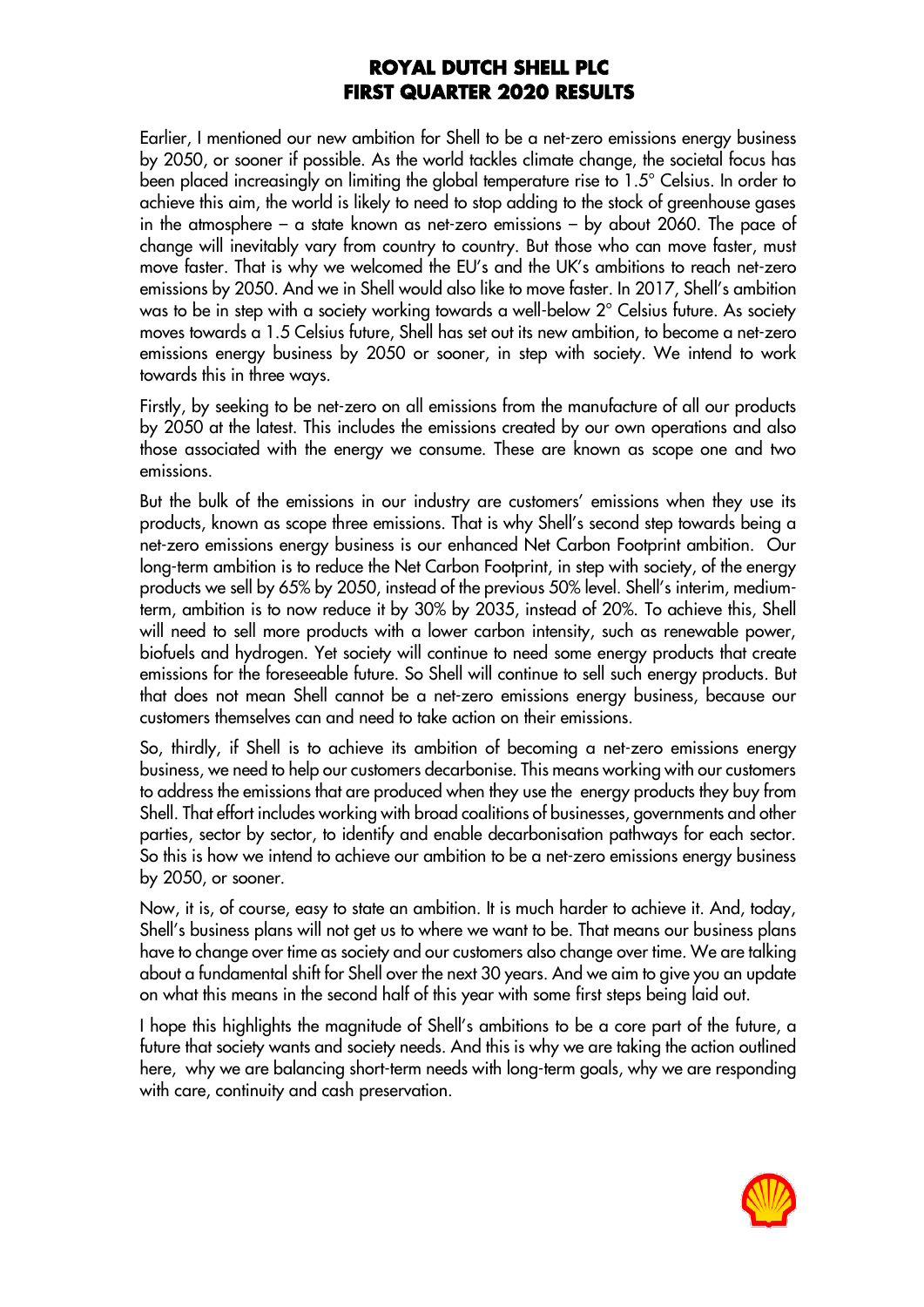Now, I will hand over to Jessica, who will run through the details of our quarterly financial performance. Thank you.



Thank you Ben, and to everyone for joining the call today. I hope you and your families are all safe and well.

Let me start with outlining Shell's financial performance in Q1.

Our Q1 2020 cash flow from operations, excluding working capital movements, was \$7.4 billion. Under the Current Cost of Supplies methodology, the cost of sales is adjusted to reflect the current cost of supply for the sales of our products. This is referred to as a Cost Of Sales Adjustment, or COSA. COSA eliminates inventory holding gains, when prices increase, or losses, when prices decrease, that are included in the

underlying FIFO margin due to a price fluctuation. When prices fall, CCS earnings are higher than FIFO earnings, which does not translate into higher CFFO excluding working capital.

For the first quarter of 2020, Brent was at an average price of \$50 per barrel and our organic free cash flow was \$10.3 billion. Earnings amounted to \$2.9 billion and our return on average capital employed, on a CCS earnings basis excluding identified items, was 6.1%. At the end of Q1 2020, our gearing was reduced to 28.9%. Our cash capital expenditure in the quarter was \$5.0 billion, which is in line with our path towards an expected \$20 billion total spend for 2020. Now let us look at our Q1 earnings in more detail.

Shell had a strong first quarter from an operational and cash flow standpoint with the COVID-19 impacts not being significant until March. This supported our first quarter earnings, which on a CCS basis and excluding identified items, were \$2.9 billion. This decrease, relative to Q1 2019, was due to lower prices and margins, while the COVID-19 pandemic started to impact global demand during the latter half of Q1.

In our Integrated Gas business, total production was 12% higher compared with the first quarter of 2019. This was a result of lower maintenance activities, in addition to new fields ramping up in Trinidad and Tobago and Australia, when compared with the first quarter 2019. LNG liquefaction volumes increased by around 2% compared with the first quarter 2019, mainly as a result of lower maintenance in Q1 2020, partly offset by lower feed gas availability. Integrated Gas earnings were \$2.1 billion, down by around \$400 million, reflecting lower realised LNG, oil and gas prices, as well as lower contributions from trading and optimisation, and higher depreciation with several projects ramping-up.

In Upstream, earnings were some \$290 million. This was around \$1.4 billion lower than in Q1 last year. This largely reflects lower realised oil and gas prices and lower volumes. Firstquarter Upstream production was 5% lower than in the same quarter a year ago, mainly due to divestments, field decline and lower production in the NAM joint venture. This was partly offset by field ramp-ups in the Santos Basin, Gulf of Mexico and Permian. Our Upstream assets have delivered strong operational performance this quarter. Excluding portfolio impacts, production was broadly in line with the same quarter a year ago.

In Oil Products, earnings were \$1.4 billion in the first quarter, in line with Q1 2019. This reflected weaker realised refining margins and lower contributions from trading and optimisation. This was partly offset by higher marketing results and lower operating costs.

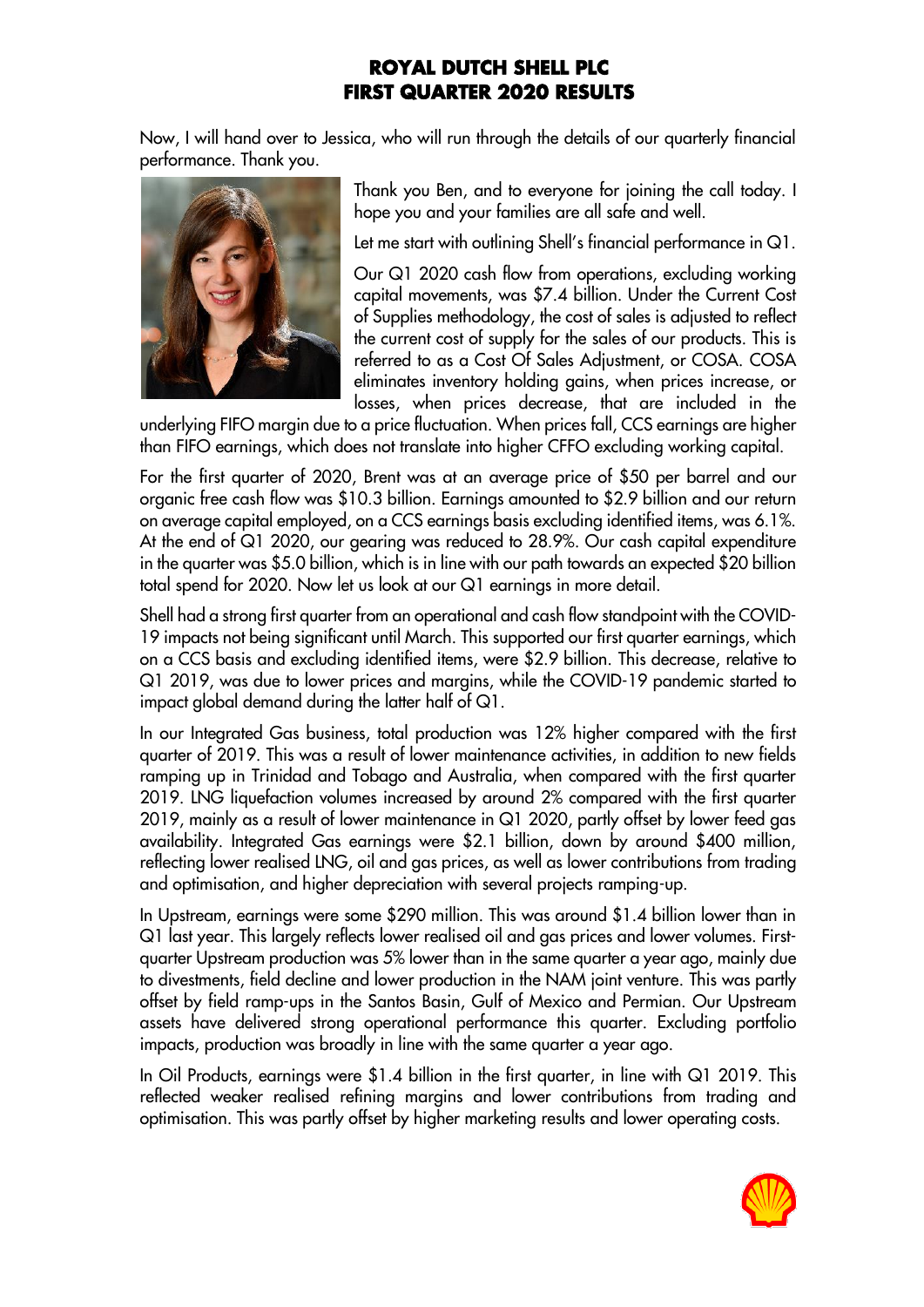In Chemicals, earnings were \$148 million in the first quarter, down from around \$450 million in the same quarter last year, reflecting lower base and intermediate chemicals margins.

In the Corporate segment, our underlying earnings excluding identified items, reflected unfavourable exchange rate movements compared with Q1 2019.

Now that we have covered our earnings, let me turn to cash flow.

Cash flow from operations in Q1 2020 was \$14.9 billion with a positive impact of some \$7.5 billion from working capital movements. This was partially offset by the COSA effect, reflecting inventory holding losses, that I explained earlier. In addition, working capital was impacted by around \$2 billion net outflow in accounts payable and accounts receivable movements. Our cash flow from operations, excluding working capital movements, amounted to \$7.4 billion. This is \$4.7 billion lower than in Q1 last year as inventory remeasurements were offset by higher payables. In our Integrated Gas business, cash flow from operations in Q1 2020 was approximately \$4 billion, around \$200 million lower than in Q1 2019. In Upstream, our cash flow from operations was \$5.6 billion, around \$300 million higher than in the same quarter a year ago, partly due to working capital movements in Q1 2020. In our Oil Products business, our cash flow from operations was around \$4.9 billion, nearly \$5.5 billion higher than in Q1 2019, and, as mentioned, this was driven largely by working capital movements. In our Chemicals business, our cash flow from operations was negative at around \$178 million, around some \$160 million lower than in Q1 2019.

Let me now talk further about how we are taking decisive actions to improve our resilience in the shorter and longer term.

As Ben mentioned earlier, we announced a series of initiatives that are expected to result in a pre-tax contribution to our free cash flow of some \$8-9 billion. It is important to note this is the outcome of a first round of reviews across our businesses, and the first set of actions and depending on how long any form of recovery may take in this volatile and dynamic environment, we will continue to review our position and plan further actions, if needed, in both operating and capital costs. In any action we take, we must protect our people and our assets. When we consider our capex decision framework, our first priority is to protect our people and assets, spending what is required on asset integrity. We then look to defer, reduce or stop spend using near and long term criteria to materially reduce near term spend while minimizing the potential value impact and remaining committed to our long term ambitions. Examples of choices we have made include, for instance, in March we announced that we would not proceed with the Lake Charles LNG project, in Louisiana, USA. In Australia, Shell and its joint venture partners decided to delay a final investment decision on the Crux gas field project that was planned for this year. For our Whale deep-water project in the Gulf of Mexico, we, along with our partners, are deferring our Final Investment Decision. And finally, for our Shales business in the USA, we are reduce our rig count. These are only a few of the actions we have taken and we will continue to work our portfolio to find ways of optimising our spend, minimize value impacts while maintaining options, should conditions improve. Our approach to reducing operating cost reflects near term immediate measures as well as longer term structural changes. Again, we must first and foremost support our staff and society to manage during the pandemic. This includes providing stable employment in the near term as well as providing a wide ranging set of supplies and resources to governments and local communities. At the same time, we are reducing discretionary spend across the company including reducing third party spend, including contractors, minimizing external

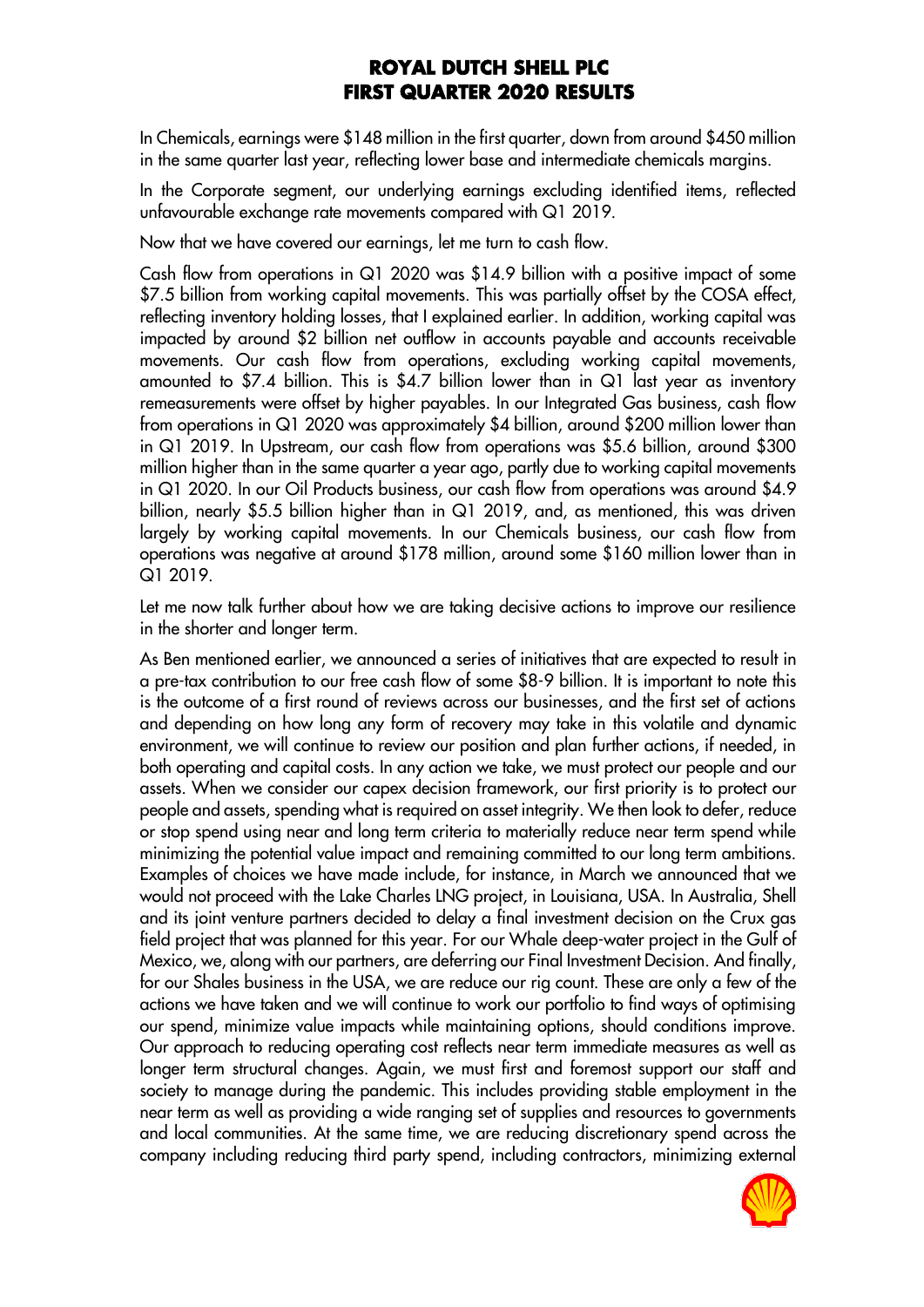recruitment and rebasing our growth activities. With all of these actions we are seeking to balance the current reality with our responsibilities to a diverse set of stakeholders and our long term strategic ambitions. In our assets and businesses, we are driving streamlining initiatives at a faster pace, reducing feasex and new business development spend in line with our reduced capex profile and working with our supply chain to realize material savings. We are also accelerating digital and improvement initiatives to capture value and manage risk in our dynamic environment. Shifting our product profile at our refineries and in our retail stations to meet the current needs of our customers as well as using data faster to understand counterparty risks are some of the ways we are strengthening our business. In the more medium term, we will work more structural initiatives to deliver a more efficient and effective organizational model for the future. In the current environment, Shell's financial resilience is paramount if we are to continue to invest in our strategic priorities. We are taking immediate steps to ensure the financial strength and resilience of our company and all of our businesses, to manage through this challenging period with the ambition to emerge stronger. That is why we are taking the steps we have outlined today – effectively pulling all levers that touch our cash sources and uses, to preserve the short term as well as the longevity of our cash flows.

We need to manage value and risk in the near and long term and importantly position ourselves to lead in the low-carbon future. We are protecting some of our spend across all of our businesses, including power, to continue to provide lower-carbon energy products and solutions today while building profitable lower-carbon energy business models for the future. Supporting our resilience and capacity to manage volatility is Shell's strong liquidity position with some \$22 billion in revolving credit facilities. Together with cash and cash equivalents of circa \$20 billion at the end of Q1 2020, we have liquidity of over \$40 billion, a clear strength in the current environment. We are also able to access the debt capital markets at competitive rates as demonstrated by our recent debt issuances in both US dollars and Euros.

A prudent approach to our financial framework remains a priority. Although we expect our gearing levels to remain elevated above 25% in this current environment, Shell seeks to maintain strong financial credit metrics and ensure it has a resilient balance sheet to manage volatility through the cycle. With the interventions we are making with capital allocation and cash costs, we will continue to work towards AA credit metrics through the cycle. With material disruptions impacting our people, assets and communities, our near term focus is on care, continuity and cash. And while we do this, we must also maintain our focus on the longer-term ambitions that we have as a company, to thrive in the energy transition, increase shareholder distributions and maintain a strong balance sheet. Today, stability, resilience and prudent management of our capital are key to delivering our strategy and achieve our purpose.

Now let me hand back over to Ben.

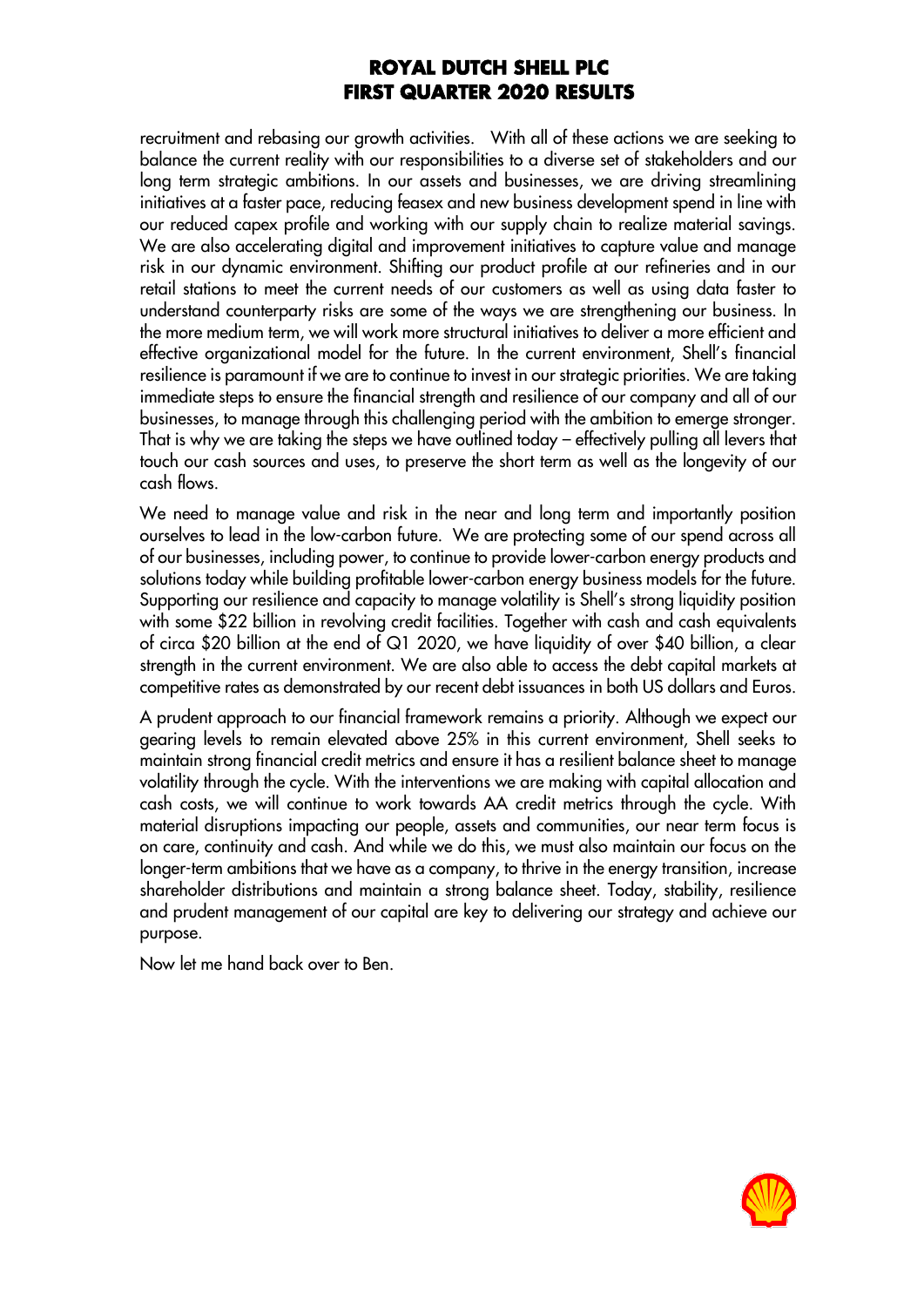

a question.

Thanks Jessica. Certainly, this combination of extraordinary events has somewhat impacted our Q1 results, and given the current dynamic we expect this to impact more severely through the second quarter. However, we are in a strong position to respond to this crisis. By demonstrating resilience, and by responding thoughtfully and swiftly, we will get through this together. Please do stay safe, stay healthy and look after each other. Thank you.

With that, let's go for your questions. Please could we have just one or two each, so everyone has the opportunity to ask

Thank you for your questions and for joining the call today. We will report our second quarter results on the 30th of July. Please note that we have scheduled an additional shareholder webcast with our Board to answer shareholder questions on the 13th of May. This will then be followed by our Annual General Meeting, scheduled to be held on the 19th of May, in a virtual only format due to COVID-19.

-----------------E N D--------------------

**ROYAL DUTCH SHELL PLC** 

**APRIL 30 th 2020**

#### **[WWW.SHELL.COM/IR](http://www.shell.com/ir)**

#### **DEFINITIONS AND CAUTIONARY NOTE**

NOT FOR RELEASE, PRESENTATION, PUBLICATION OR DISTRIBUTION IN WHOLE OR IN PART IN, INTO OR FROM ANY JURISIDICTION WHERE TO DO SO WOULD CONSTITUTE A VIOLATION OF THE RELEVANT LAWS OF SUCH JURISDICTION.

Earnings on a current cost of supplies basis ("CCS earnings") is the income for the period, adjusted for the aftertax effect of oil-price changes on inventory. In this presentation, "earnings" refers to "CCS earnings attributable to RDS plc shareholders excluding identified items" unless stated otherwise. Basic CCS earnings per share is calculated by dividing "CCS earnings attributable to RDS plc shareholders" by the average number of shares outstanding over the year. In this presentation, "earnings per share" refers to "basic CCS earnings per share excluding identified items" unless stated otherwise. In this presentation, ROACE refers to "ROACE on a CCS basis excluding identified items" unless stated otherwise. This measure is defined as the sum of CCS earnings excluding identified items for the current and previous three quarters, adjusted for after-tax interest expense, expressed as a percentage of the average capital employed for the same period. Capital employed consists of total equity, current debt and non-current debt. In this presentation, "cost" refers to "operating expenses excluding identified items". Operating expenses consist of the following line in the Consolidated Statement of Income: (i) production and manufacturing expenses; (ii) selling, distribution and administrative expenses; (iii) and research and development expenses. Cash flow from operating activities excluding working capital movements is defined as "Cash flow from operating activities" less the sum of the following items in the Consolidated Statement of Cash Flows: (i) (increase)/decrease in inventories, (ii) (increase)/decrease in current receivables, and (iii) increase/(decrease) in current payables. Cash capital expenditure comprises the following lines from the Consolidated Statement of Cash Flows: Capital expenditure, Investments in joint ventures and associates and Investments in equity securities. Free Cash Flow is defined as the sum of "Cash flow from operating activities" and "Cash flow from investing activities". Organic free cash flow is defined as free cash flow excluding inorganic cash capital expenditure, divestment proceeds and tax paid on divestments. Divestment proceeds are defined as the sum of (i) proceeds from sale of property, plant and equipment and businesses, (ii) proceeds from sale of joint ventures and associates and (iii) proceeds from sale of equity securities. Gearing is defined as net debt (current and non-current debt less cash and cash equivalents, adjusted for the fair value of derivative financial instruments used to hedge foreign exchange and interest rate risks relating to debt, and associated collateral balances) as a percentage of total capital (net debt plus total equity). Reconciliations of the above non-GAAP measures are

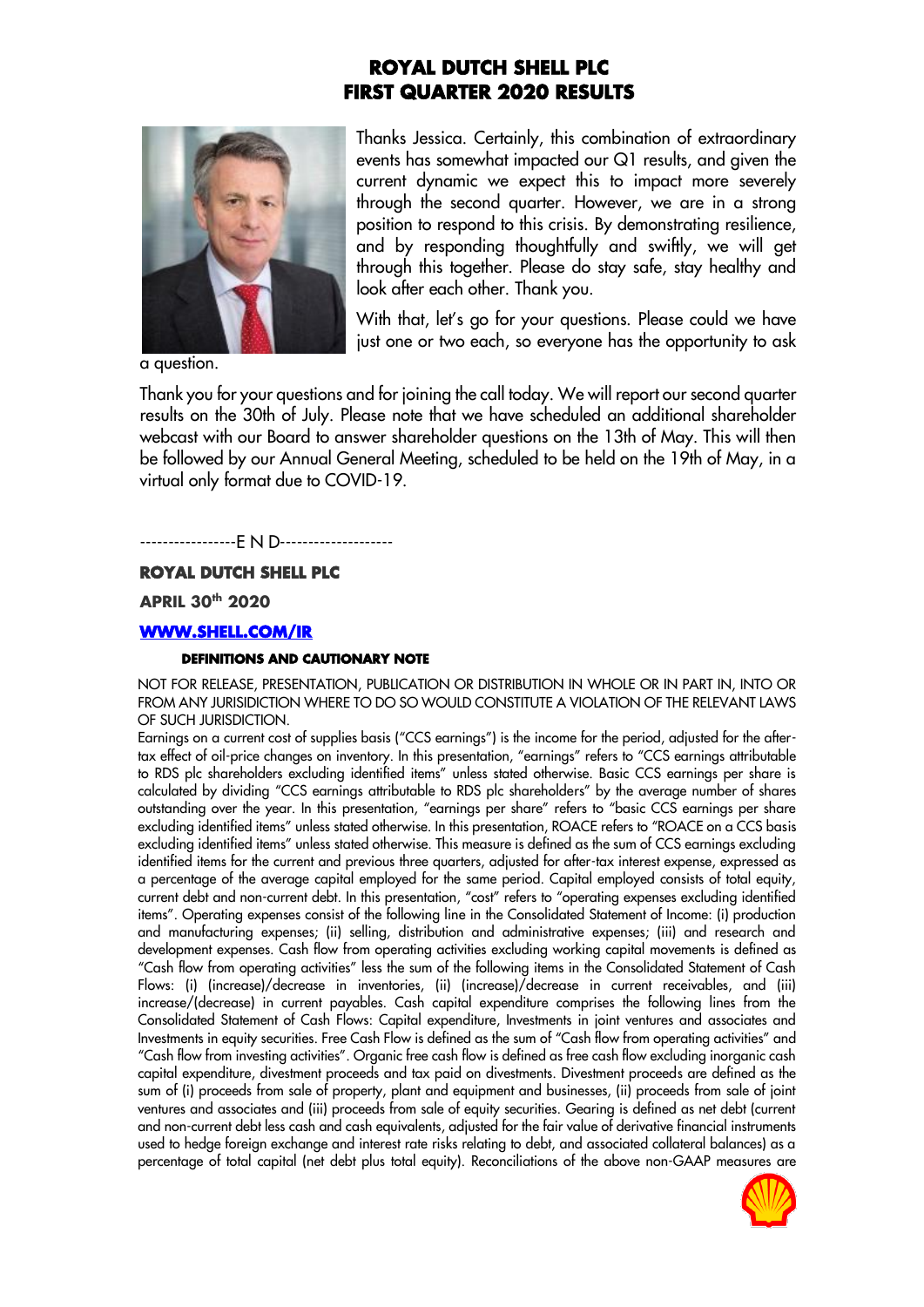included in the Royal Dutch Shell plc Unaudited Condensed Interim Financial Report for three-month period ended March 31, 2020.

The financial measures provided by strategic themes represent a notional allocation of ROACE, capital employed, cash capital expenditure, free cash flow, organic free cash flow and underlying operating expenses of Shell's strategic themes. Shell's segment reporting under IFRS 8 remains Integrated Gas, Upstream, Oil Products, Chemicals and Corporate.

Also, in this presentation we may refer to Shell's "Net Carbon Footprint", which includes Shell's carbon emissions from the production of our energy products, our suppliers' carbon emissions in supplying energy for that production and our customers' carbon emissions associated with their use of the energy products we sell. Shell only controls its own emissions. The use of the term Shell's "Net Carbon Footprint" is for convenience only and not intended to suggest these emissions are those of Shell or its subsidiaries. It is important to note that as of April 30, 2020, Shell's operating plans and budgets do not reflect Shell's Net-Zero Emissions ambition. Shell's aim is that, in the future, its operating plans and budgets will change to reflect this movement towards its new Net-Zero Emissions ambition. However, these plans and budgets need to be in step with the movement towards a Net Zero Emissions economy within society and among Shell's customers.

This presentation contains the following forward-looking non-GAAP measures: Organic Free Cash Flow, Cash Capital Expenditure, Gearing, ROACE, Capital Employed and Divestments. We are unable to provide a reconciliation of the above forward-looking non-GAAP measures to the most comparable GAAP financial measures because certain information needed to reconcile the above non-GAAP measures to the most comparable GAAP financial measures is dependent on future events some which are outside the control of the company, such as oil and gas prices, interest rates and exchange rates. Moreover, estimating such GAAP measures consistent with the company accounting policies and the required precision necessary to provide a meaningful reconciliation is extremely difficult and could not be accomplished without unreasonable effort. Non-GAAP measures in respect of future periods which cannot be reconciled to the most comparable GAAP financial measures are calculated in a manner which is consistent with the accounting policies applied in Royal Dutch Shell plc's financial statements.

The companies in which Royal Dutch Shell plc directly and indirectly owns investments are separate legal entities. In this presentation "Shell", "Shell Group" and "Royal Dutch Shell" are sometimes used for convenience where references are made to Royal Dutch Shell plc and its subsidiaries in general. Likewise, the words "we", "us" and "our" are also used to refer to Royal Dutch Shell plc and its subsidiaries in general or to those who work for them. These terms are also used where no useful purpose is served by identifying the particular entity or entities. ''Subsidiaries'', "Shell subsidiaries" and "Shell companies" as used in this presentation refer to entities over which Royal Dutch Shell plc either directly or indirectly has control. Entities and unincorporated arrangements over which Shell has joint control are generally referred to as "joint ventures" and "joint operations", respectively. Entities over which Shell has significant influence but neither control nor joint control are referred to as "associates". The term "Shell interest" is used for convenience to indicate the direct and/or indirect ownership interest held by Shell in an entity or unincorporated joint arrangement, after exclusion of all third-party interest.

This presentation contains forward-looking statements (within the meaning of the U.S. Private Securities Litigation Reform Act of 1995) concerning the financial condition, results of operations and businesses of Royal Dutch Shell. All statements other than statements of historical fact are, or may be deemed to be, forward-looking statements. Forward-looking statements are statements of future expectations that are based on management's current expectations and assumptions and involve known and unknown risks and uncertainties that could cause actual results, performance or events to differ materially from those expressed or implied in these statements. Forwardlooking statements include, among other things, statements concerning the potential exposure of Royal Dutch Shell to market risks and statements expressing management's expectations, beliefs, estimates, forecasts, projections and assumptions. These forward-looking statements are identified by their use of terms and phrases such as "aim", "ambition", ''anticipate'', ''believe'', ''could'', ''estimate'', ''expect'', ''goals'', ''intend'', ''may'', ''objectives'', ''outlook'', ''plan'', ''probably'', ''project'', ''risks'', "schedule", ''seek'', ''should'', ''target'', ''will'' and similar terms and phrases. There are a number of factors that could affect the future operations of Royal Dutch Shell and could cause those results to differ materially from those expressed in the forward-looking statements included in this presentation, including (without limitation): (a) price fluctuations in crude oil and natural gas; (b) changes in demand for Shell's products; (c) currency fluctuations; (d) drilling and production results; (e) reserves estimates; (f) loss of market share and industry competition; (g) environmental and physical risks; (h) risks associated with the identification of suitable potential acquisition properties and targets, and successful negotiation and completion of such transactions; (i) the risk of doing business in developing countries and countries subject to international sanctions; (j) legislative, fiscal and regulatory developments including regulatory measures addressing climate change; (k) economic and financial market conditions in various countries and regions; (l)